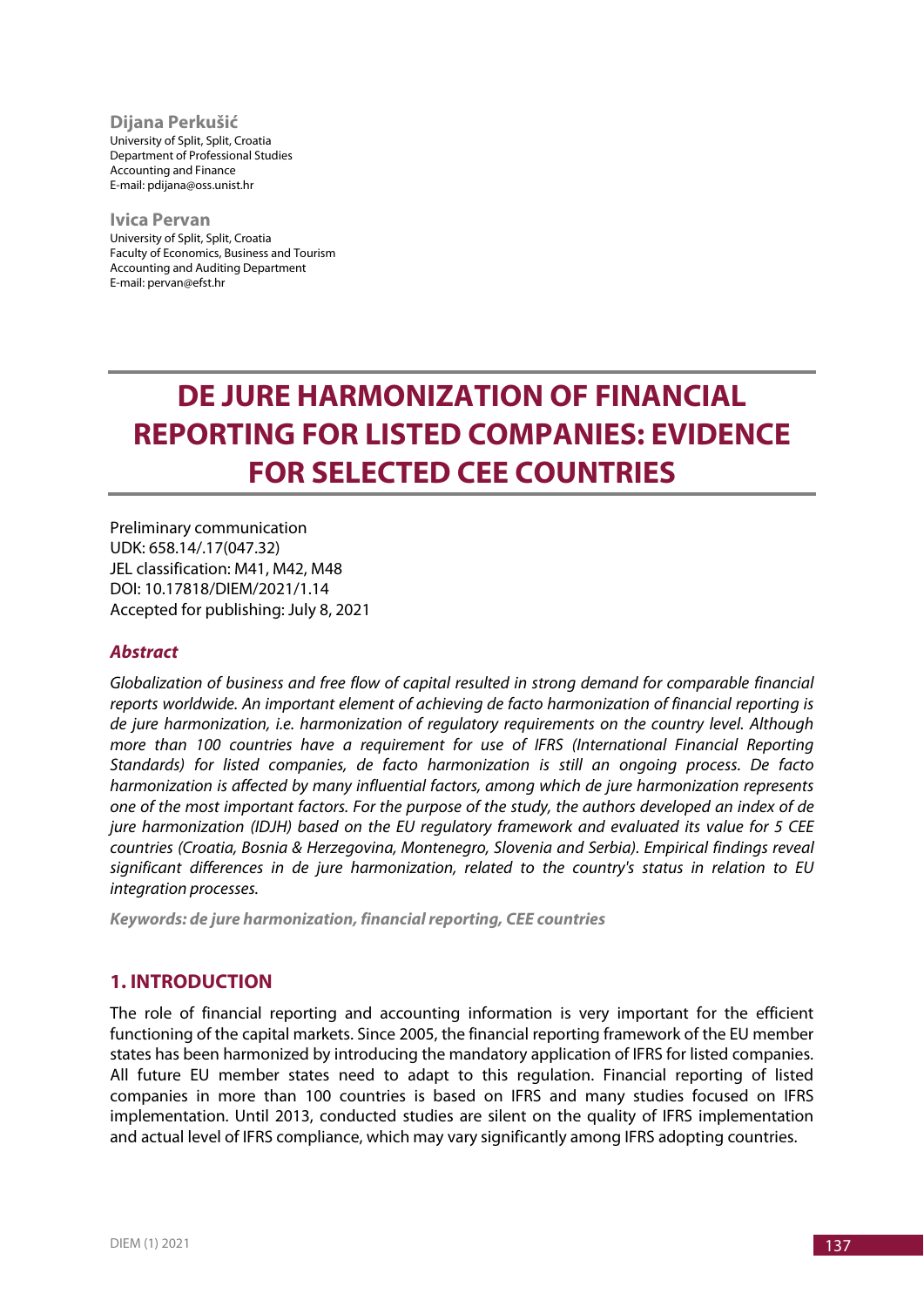Financial reporting under IFRS implies that the company discloses valuable accounting information to users of its financial statements in making decisions relating to providing resources to that company. Users of financial statements and researchers must be aware that the mandatory application of IFRS does not automatically mean full compliance with IFRS, especially in the former socialist countries of Central and Eastern Europe, where the selected countries from this study belong (Croatia, Bosnia & Herzegovina, Montenegro, Slovenia and Serbia). It is questionable whether IFRS are an effective solution to a serious agency problem. Companies that are required to apply IFRS operate in different institutional environments affecting their financial reporting regardless of the mandatory application of IFRS. Harmonization of financial reporting accompanied by the adoption of uniform accounting standards, differences in the implementation of these standards between countries will play a significant role in companies' financial reporting (Leuz, 2010).

The cross-country analysis that we have undertaken can serve as a helpful tool for countries to identify weaknesses in their accounting and auditing regulatory framework and, as such, contribute to the improvement of their legal framework, monitoring programs, prosecution, and application of penalties. These steps are necessary to enhance the national framework`s harmonization with the EU regulatory framework and, ultimately, investor confidence.

The remainder of the paper is organized as follows. Section 2 provides a brief literature review on the issue. In Section 3, we analyze the process of the de jure harmonization of financial reporting. Section 4 describes the construction of an index of de jure harmonization (hereafter IDJH) and empirical findings. Section 5 concludes the paper.

## **2. PREVIOUS RESEARCH**

Until 2005 and mandatory use of IFRS, the subject of most de jure harmonization research was the description of the development of international and national financial reporting regulatory frameworks with an emphasis on the IASB or its predecessor IASC (Garrido et al., 2002), identification and measurement of differences in national accounting regulations, i.e., legislation, capital market regulations, national accounting standards (Adhikari & Tondkar, 1992; Rahman et al., 1996; Brown & Tarca, 2005; Brown & Tarca, 2007), comparison of national accounting standards with international accounting standards (IFRS, US GAAP) in force 1990s or the early 2000s ( Fontes et al., 2005; Ding et al., 2007) and examining the impact of EU directives and regulations on the national regulatory framework for financial reporting (Daniel et al., 2001; Larson & Street, 2004; Sucher & Jindrichovska, 2004; Haller & Eierle, 2004; Vellam, 2004; Delvaille et al., 2005).

Numerous previous scientific studies have conducted a classification of countries according to their legal system (according to La Porta et al., 1998), dividing countries into common law countries and code law countries. However, according to the general legalist orientation, such a division of countries does not provide insight into those segments of the legal system responsible for differences in companies' financial reporting at the time of mandatory application of IFRS. Selected 5 Central and Eastern European countries (hereafter CEE countries) belong to the same legalistic orientation (code law countries). However, there are significant differences in the de jure harmonization of financial reporting factors below the law, which affect the financial reporting practices of listed companies from that countries.

The analysis of the available relevant scientific papers from the available databases leads us to conclude that there is a limited detailed research of accounting and auditing regulation for the listed companies in the selected CEE countries.

The World Bank experts periodically analyze progress in adopting standards and codes in transitional and emerging economies. The World Bank studies exist for all selected 5 CEE countries (World Bank, 2007a, 2007b, 2010, 2014, 2015) and analyze basic regulatory framework (Companies Act, Accounting Act and Auditing Act) in order to identify the legal basis for IFRS and International Standards of Auditing (ISA) implementation.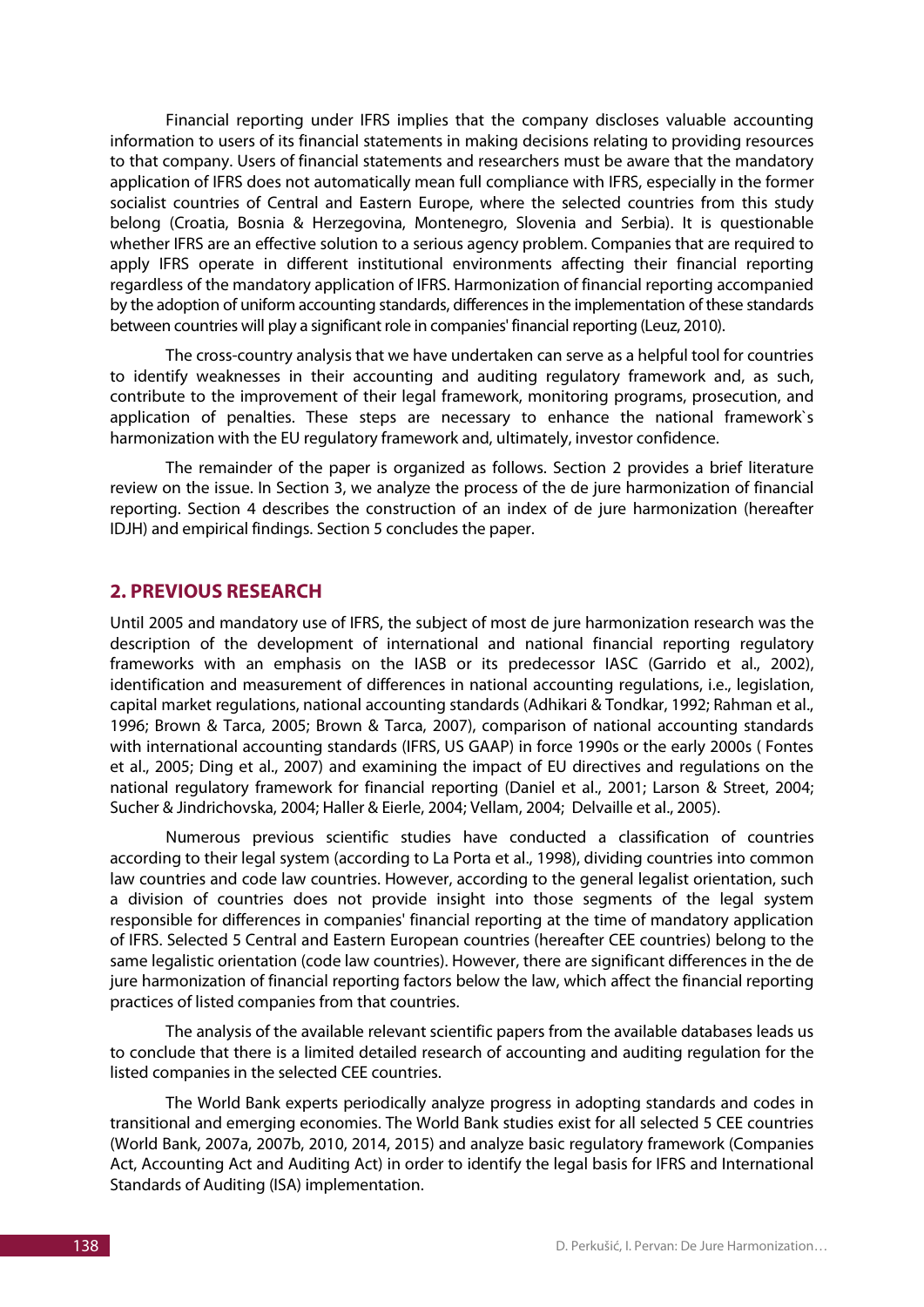Alongside with one-country studies: Slovenia (Garrod & Turk, 1995; Jerman & Novak, 2014; Novak & Valentinčič, 2017), Croatia (Šodan & Aljinović Barać, 2017), Bosnia & Herzegovina (Tomić et al., 2009), Serbia (Denčić-Mihajlov, 2009) the limited number of papers conducted analysis in crosscountry settings, like Janković, Ljutić, and Klikovac (2009) who used the sample of 2 CEE countries. The authors described the development of the regulatory framework for external audit in Croatia and Serbia. They emphasized that Croatia is significantly more successful in adopting and implementing IFRS than Serbia, which has a long way to establish a stable institutional framework for financial reporting. They emphasized the importance of audit role in increasing public confidence in corporate financial reporting due to corporate scandals that have decreased the credibility of regulators and described the process of developing the regulatory audit framework in the US and EU.

Pervan, Horak and Vasilj (2010) made a comparative analysis of the financial reporting regulation for six Eastern European countries. The authors concluded that the stage of EU accession directly affects the harmonization of financial reporting regulation in the selected countries since the empirical analysis revealed that Slovenia is completely harmonized with the EU. At the same time, non EU countries like Croatia and FYR Macedonia are harmonized with the EU in many elements. Other sampled countries are less harmonized with the EU requirements, and their financial reporting requirements are at a lower level.

Sever Mališ and Brozović (2015) conducted a comparative analysis of the public audit oversight system of selected seven European Economic Area countries (Croatia, United Kingdom, Switzerland, Malta, Netherlands, Norway, and Slovenia). The analysis showed that national public oversight systems meet at least the minimum requirements laid down in Directive 2006/43/EC, but there are significant differences between their public oversight systems.

The regulatory authorities of the EU are aware of the importance of enforcement mechanisms that aim to ensure the rigorous application of IFRS by listed EU companies concerning the fact that there have been many changes in the audit and accounting enforcement environment since the mandatory adoption of IFRS began in 2005. European Commission (2000) emphasized the importance of disseminating implementation guidance, encouraging high-quality audits, and reinforcing coordinated regulatory oversight. Therefore, it is important that national accounting and auditing frameworks are harmonized with the EU. Accordingly, scientists have become aware that a basic legal framework is not enough; enforcement is crucial for companies to follow the rules (Carvajal & Elliott, 2009). Some studies demonstrate their significance in developing proxies related to accounting and auditing enforcement rather than the legal system more generally (Al-Shammari et al., 2008; Preiato et al., 2013a; Brown et al., 2014). The authors selected items that are likely to affect the quality of information available in capital markets and thus to be important for investor decision making.

To achieve better, deeper insight into national accounting, auditing framework, and corporate governance systems, it is necessary to develop an index with disclosure provisions based on the EU requirements concerning accounting, financial reporting, auditing, corporate governance valid for listed companies. This is in line with a stream of research like Brown et al., 2014, Tsalavoutas et al., 2014.

## **3. DE JURE HARMONIZATION OF FINANCIAL REPORTING**

Alexander and Nobes (2010) define harmonization as a process of increasing the compatibility of accounting practices by setting bounds to their degree of variation. According to Alexander and Nobes (2010), it is necessary to distinguish between de jure harmonization (that of rules, standards, etc.) and de facto harmonization (that of corporate financial reporting practices).

De facto harmonization is affected by many influential factors, among which de jure harmonization represents one of the most important factors. The development of the capital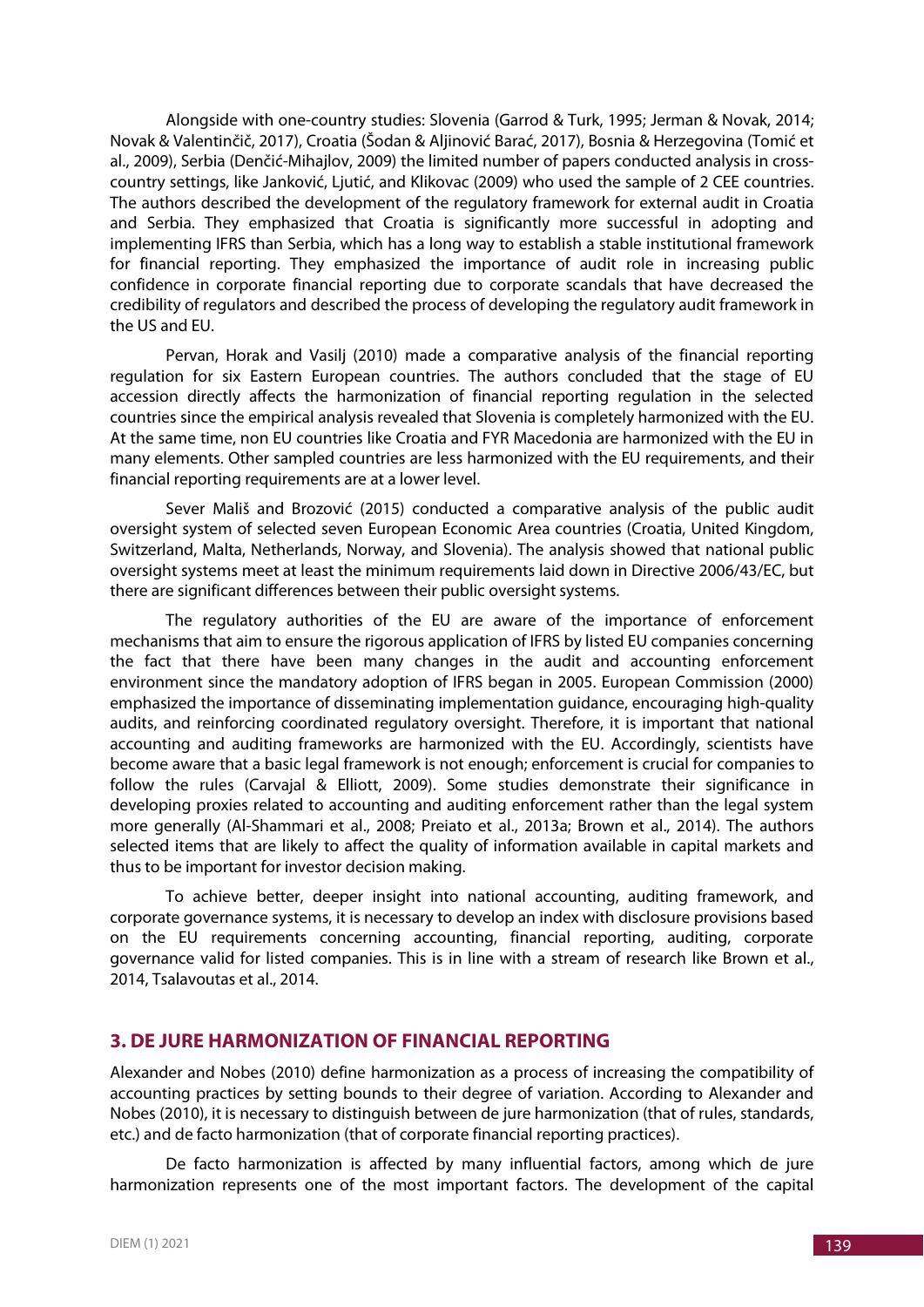markets and increasing business complexity is changing financial statement users' needs, so the regulatory framework of financial reporting changes and develops to respond to changes in the business environment by influencing the company's accounting practices.

The dynamics of the transition process towards free market economy in the early 1990s were not the same among selected 5 CEE countries. The privatization process itself is pretty challenging and complex. In the selected CEE countries, it took place in parallel with the institutions building process. These countries have opened up to global trade, expanded the role of the private sector and built the institutions needed to support a free market economy. Selected CEE countries differ in GDP per capita, financial stability, institutional reforms, capital market development, development and independence of the accounting and auditing profession, protection of shareholders' rights, the efficiency of law enforcement mechanisms, quality of education, EU accession phase, etc. Croatia and Slovenia are EU member states. Montenegro and Serbia are candidate countries, while Bosnia & Herzegovina is a potential candidate country. These countries are trying to become EU members, so they are integrating EU legislation into national law.

The reporting platform is the same, i.e.; companies use IFRS. Still, de jure harmonization at each country's level is different due to different ways of adapting national legal systems and all national institutions related to the accounting and auditing profession to international harmonization of accounting and auditing regulations. De jure harmonization of financial reporting includes harmonization of laws, regulations, requirements for audit quality, rules of the accounting and auditing profession, capital market rules, supervision of the auditing profession, and all regulations which regulate mandatory financial reporting, auditing, corporate governance of listed companies with the relevant regulations in force in the EU.

# **4. RESEARCH METHODOLOGY AND RESULTS**

## **4.1. Methodology for de jure harmonization measurement**

The challenge for scientists may be to develop an instrument to measure differences in national legal systems, institutional arrangements, and enforcement mechanisms on which the application of IFRS in each observed country depends (Brown et al., 2014). For the purpose of the study, the authors developed an IDJH based on the EU regulatory framework and evaluated its value for 5 selected CEE countries for 2016 and 2020. The developed index shows the level of harmonization of national financial reporting regulations with EU regulations in 2016 and 2020. Financial reporting is very dynamic in terms of frequent regulatory changes, so it should emphasize that the study of de jure harmonization of financial reporting is conducted on the regulations in force for 2016 in the EU. 2016 is associated with significant changes in financial reporting regulations at the EU level, which are still in force. So it is interesting to analyze the level of the jure harmonization of national regulative with EU requirements by countries with different status in the accession process (member country, candidate country and potential candidate country) and the progress of that process over time.

Directive 2014/95/EU, the application of which began on 1 January 2017, is not included in the IDJH in 2016 and 2020 because it was not mandatory in 2016, so it would not be possible to compare results of IDJH for 2016 and 2020 if provisions of that Directive are part of IDJH for 2020. However, country compliance with the Directive in 2020 will be mention within the interpretation of the results. Preiato et al. (2013a) state that the lack of studies that analyze regulatory frameworks for financial reporting is that rules change over time. Hence, it is necessary to consider the period to which the research results relate.

The IDJH includes the provisions of Accounting Directive 2013/34/EU, which is also different from previous studies that relied on the Fourth and Seventh Directives, which were repealed after the introduction of Accounting Directive 2013/34/EU, which entered into force in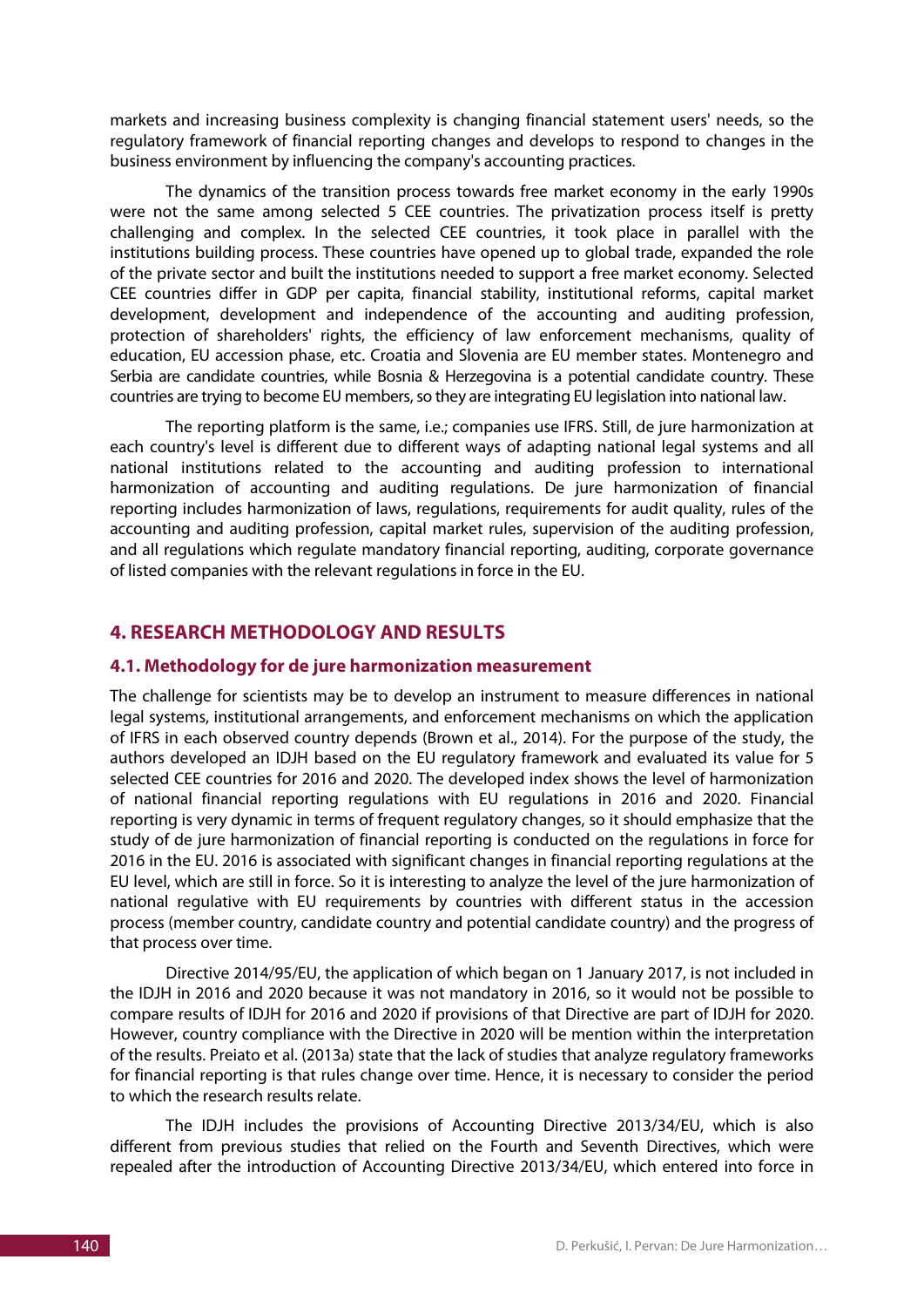2016. In studies examining the implementation of IFRS, the audit profession, i.e., the national organization and supervision of the audit profession, stands out as one of the most important implementation mechanisms (Preiato et al., 2013b; Tsalavoutas et al., 2014). So the IDJH also includes the provisions of Directive 2006/43/EC on statutory audits of annual accounts and consolidated accounts, provisions of Directive 2014/56/EU amending Directive 2006/43/EC on statutory audits of annual accounts and consolidated accounts and Regulation no 537/2014 on specific requirements regarding statutory audit of public-interest entities. The role of external auditors and independent enforcement bodies is key to the process of improving compliance with IFRS (Al-Shammari et al., 2008). An important element of EU regulation for listed companies is Transparency Directive.

Accounting directives and regulations issued by the EU and IFRS prescribed by the EU affect not only the member states but also non-EU countries. Efforts and desire of non-EU countries to become members of the EU and their economic and trade ties with the EU are the reasons for that. Boross et al. (1995) proved that Hungary's efforts to become a member of the EU greatly influenced the formation and enactment of the Accounting Act, which entered into force in 1991. Given Serbia's desire to become a member of the EU, there are political pressures to build and ensure a regulatory system and corporate governance practices that will provide a sufficient level of transparency and market efficiency (Denčić-Mihajlov, 2009). The strongest driver of reform in non-EU countries is the EU accession process.

Conclusions of scientists (Al-Shammari et al., 2008; Preiato et al., 2013a; Brown et al., 2014; Tsalavoutas et al., 2014) who are aware of the importance of enforcement mechanisms for the consistent application of IFRS in practice provide an incentive to include enforcement-related items valid at the EU level in the developed index.

Calculation of the IDJH is performed for each country in the sample by assigning a value of 1 for each item if compliance with EU regulations is present or 0 if there is no compliance. The maximum value of the IDJH for each country is 63, in which case there is a complete de jure harmonization of financial reporting in the observed country.

# **4.2. Empirical findings**

Sampled countries have different laws which regulate accounting and auditing. Common in all countries is usage of IFRS for the segment of listed companies and all the sampled countries require International Standards of Auditing for the auditing of financial statements. This paper is not about basic characteristics of accounting and auditing; we conducted detailed analyses of auditing, accounting, and corporate governance provisions in comparison with EU regulation in force.

Collected valid data for 2016 and 2020 for measurement of the level of de jure harmonization are from the websites of national institutions, accounting and auditing bodies, capital market regulators, local capital markets and companies. The highest value of IDJH in 2016 is in Slovenia, where it is 61, and the lowest in Montenegro, where it is 18. The highest value of IDJH in 2020 is in Croatia, where it is 63, and the lowest in the Federation of Bosnia& Herzegovina, where it is 36.

| $1001C + 1001C + 1010C + 101C + 101C + 101C + 101C + 101C + 101C + 101C + 101C + 101C + 101C + 101C + 101C + 101C + 101C + 101C + 101C + 101C + 101C + 101C + 101C + 101C + 101C + 101C + 101C + 101C + 101C + 101C + 101C + 101C + 101C + 101C + 101C + 101C + 1$ |                          |      |
|--------------------------------------------------------------------------------------------------------------------------------------------------------------------------------------------------------------------------------------------------------------------|--------------------------|------|
| Country                                                                                                                                                                                                                                                            | IDJH (max value $= 63$ ) |      |
|                                                                                                                                                                                                                                                                    | 2016                     | 2020 |
| B & H - Federation of Bosnia & Herzegovina                                                                                                                                                                                                                         | 34                       | 36   |
| B & H - Serbian Republic                                                                                                                                                                                                                                           | 44                       | 49   |
| Croatia                                                                                                                                                                                                                                                            | 60                       | 63   |
| Montenegro                                                                                                                                                                                                                                                         | 18                       | 53   |
| Serbia                                                                                                                                                                                                                                                             | 48                       | 57   |
| Slovenia                                                                                                                                                                                                                                                           | 61                       | 62   |
|                                                                                                                                                                                                                                                                    |                          |      |

Table 1 IDJH value by the country for 2016 and 2020

Source: author's calculations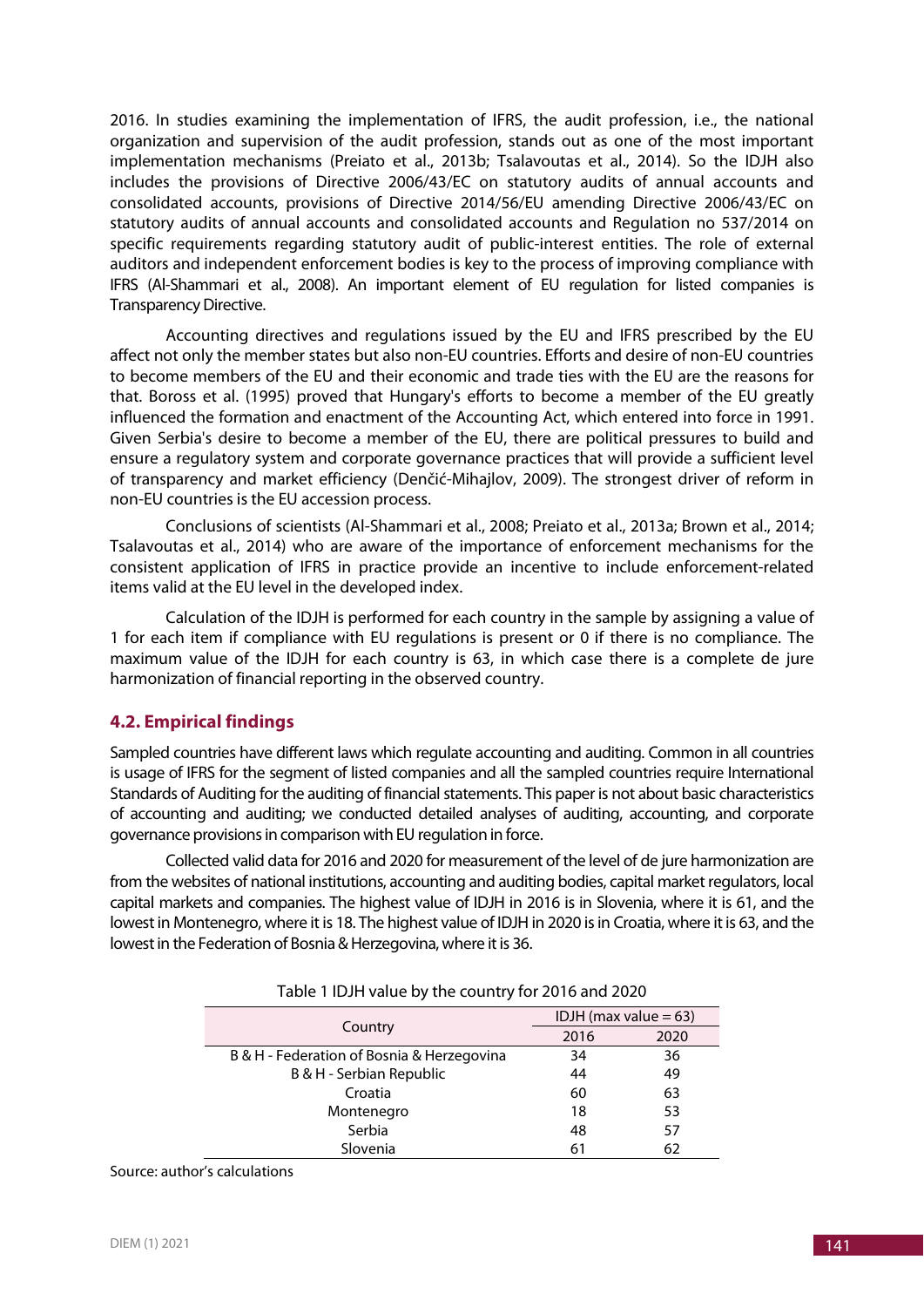Bosnia & Herzegovina consists of two separate entities, Federation of Bosnia & Herzegovina (hereafter FBiH) and Serbian Republic. Two entities have separated capital markets and regulation.

Accounting and Auditing Act from 2010 is in force in the FBiH. FBiH didn't implement amendments to the Act despite significant changes in accounting and auditing regulations at the EU level and in the environment. Companies use forms for financial reporting adopted in 2013 that are available in Excel format on the website of the FBiH Securities Commission. The Members of the administrative, management and supervisory bodies are not collectively responsible for drawing up and publishing annual financial statements and management reports in 2016 and 2020. Audit firms, which have licenses for the work, establish the Chamber of Auditors. The same Chamber of Auditors supervises the quality of work of audit firms and certified auditors in the FBiH. So, the independence of the supervisory body is questionable.

The Serbian Republic adopted a new Accounting and Auditing Act in 2015 and amended the existing Securities Market Act in 2017 and the Companies Act in 2019. Serbian Republic conducted specific steps to increase auditing and financial reporting quality compared to the FBiH. Hence, the national regulations are more harmonized with EU regulations.

In Bosnia & Herzegovina greater attention should be paid to the process of audit, corporate governance and transparency of companies so that annual and semi-annual statements are available to investors in the long run, both domestic and foreign. There was no significant increase in the IDJH value in 2020 compared to 2016 in FBiH and Serbian Republic.

Provision of the IDJH for Croatia, which is not harmonized with EU regulations in 2016, refers to the Recommendation of the European Commission on the quality of corporate governance reporting ('comply or explain'). Also, in 2016, the Audit Act (Official Gazette, No. 146/2005, 139/2008, 144/2012, and 78/2015) was in force in Croatia, so the provision from Regulation no. 537/2014 on specific requirements regarding statutory audit of public-interest entities was not adopted as part of national legislation. Although this Regulation is fully binding and directly applicable in all EU member states, Croatia has not adopted appropriate provisions to ensure the effective application of this Regulation in 2016. In June 2017, the European Commission reported Croatia to the Court of Justice of the EU for incomplete transposition of the EU Audit Directive into national legislation. Namely, as an EU member, Croatia was late with the implementation of Directive 2014/56/EU amending Directive 2006/43/EC on statutory audits of annual accounts and consolidated accounts.

One of the essential determinants of the Audit Directive 2014/56/EU is the strengthening of public oversight. At the same time, the independence of supervisors in the audit profession is crucial. As a consequence of full compliance with Directive 2014/56/EU and Regulation no. 537/2014, a new Audit Act (Official Gazette, No. 127/2017) was adopted and entered into force on 1 January 2018. This Act brings reform in reorganizing the existing system of public audit oversight so that the Ministry of Finance is assigned the supervisor's role who is independent of the audit profession. As of 2018, the Public Audit Oversight Committee ceases to function, and the Croatian Chamber of Auditors no longer has a supervisory role. The Ministry of Finance is responsible for all aspects of the audit profession approvals, education, standards, quality assurance, oversight, etc. In 2020, Croatia was harmonized with all provisions of the IDJH.

Montenegro has a very low value of IDJH for 2016 because the regulations governing accounting, financial reporting and auditing are from 2011. Therefore, we can conclude that the national regulations in 2016 were significantly inconsistent with EU regulations due to significant changes in EU regulations since 2013. From 2017, all companies, auditors and all participants in financial reporting are obliged to apply the provisions of the new Accounting Act (Official Gazette of Montenegro, No. 052/2016) and the new Audit Act (Official Gazette of Montenegro, No. 001/2017). The main reason for adopting these Acts is the harmonization of existing accounting and auditing regulations with EU regulations and the amended and new EU directives governing the field of accounting, financial reporting and auditing. From 2018, Montenegro introduced mandatory drawing up and publishing the semi-annual financial statements and semi-annual management reports.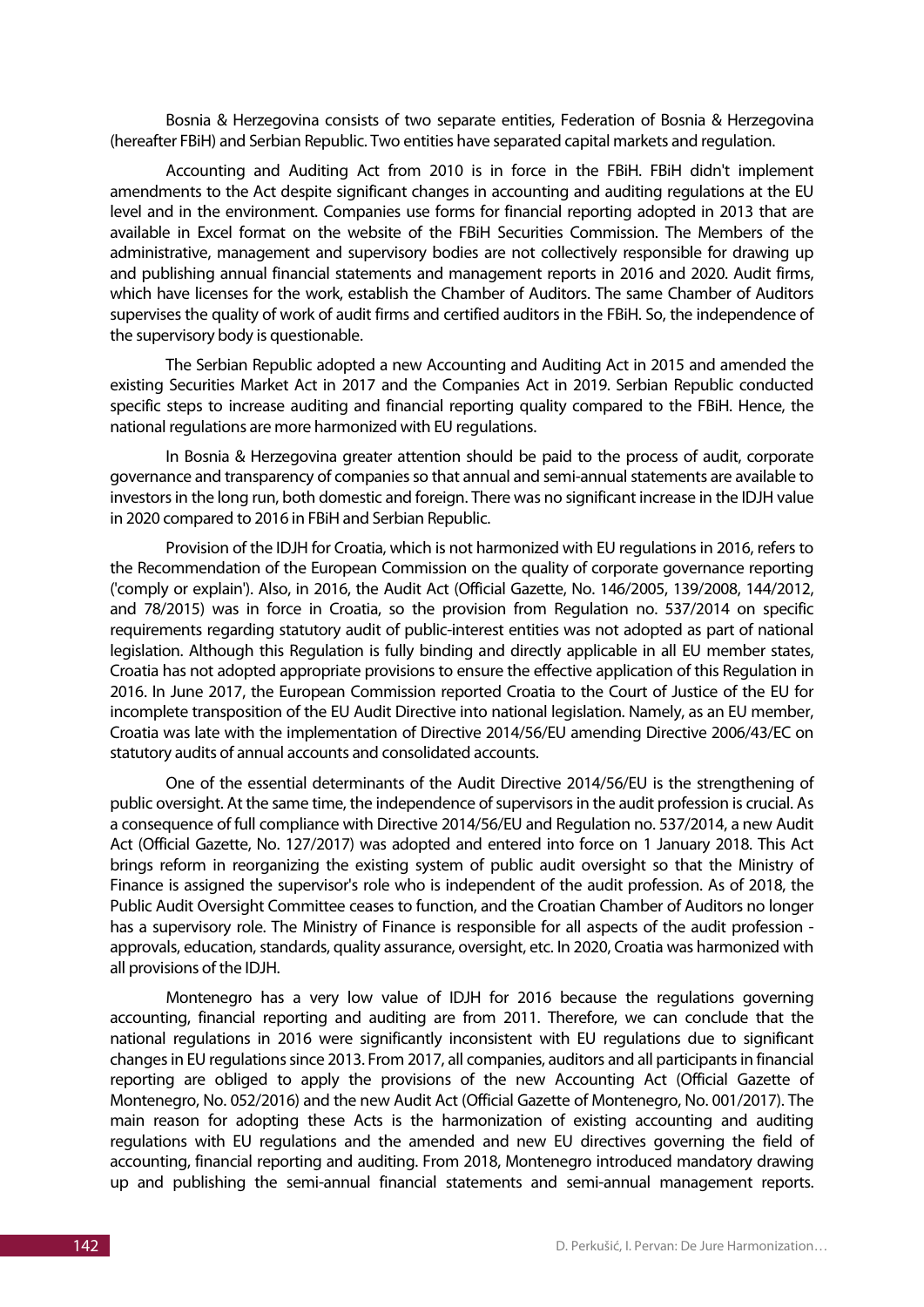Montenegro recorded the most significant increase in the IDJH value in 2020 compared to 2016 due to new harmonized Acts. Montenegro published Corporate Governance Code in 2009 and, as such, is not harmonized with the European Commission's Recommendations on the quality of corporate governance reporting or the amended Transparency Directive.

Serbia adopted the Accounting Act in 2013, harmonized with the Fourth and Seventh EU Directives. Those Directives were repealed that year by the Accounting Directive 2013/34/EU. The discrepancy between the national regulation and Directive 2013/34/EU is mainly related to non-listed companies. IDJH value for Serbia in 2016 is 48, so we can conclude that Serbia has taken significant steps to harmonize national accounting and auditing regulations with EU regulations valid for listed companies. In 2016, Serbia did not fully harmonize national regulation prescribing the financial reporting of listed companies; namely, the content of the annual management report is defined differently by different laws. Also, some rules are not available in Latin script. In Serbia, in 2016 and 2020, the issuer is obliged to ensure that the annual report and semi-annual report are available to the public for at least 5 years from publication, which is different from EU regulation (Directive 2013/50/EU amending Directive 2004/109/EC of the European Parliament and of the Council on the harmonization of transparency requirements in relation to information about issuers whose securities are admitted to trading on a regulated market) which defines 10 years as a mandatory period. From 2020, Serbia has a new Accounting Act, Audit Act, updated IFRS, new translations of IFRS, the Conceptual Framework, and related interpretations. These changes are the result of the adjustment to accounting and auditing regulations in force in the EU. The most significant amendments to the Accounting Act relate to nonfinancial reporting, reporting on payments to governments and the Corporate Governance Statement. Until 2020, all listed companies prepared consolidated or annual financial statements in a format prescribed by the Ministry of Finance, which was not following the requirements of the updated IFRS since the companies were preparing financial statements following IFRS's requirements valid until July 31, 2013. Due to these changes in 2020, the IDJH value also increased in 2020 compared to 2016.

The provisions of the IDJH for Slovenia that are not harmonized with EU regulations in 2016 refer to the Recommendation of the European Commission on the quality of corporate governance reporting ('comply or explain'). In 2020 Slovenia was harmonized with this Recommendation. There is no public announcement of the list of companies that have achieved the highest compliance with the provisions of the Corporate Governance Code for listed companies in 2016 and 2020.

Non-financial statement as the part of the management report is mandatory in 2020 for large undertakings which are public-interest entities exceeding on their balance sheet dates the criterion of the average number of 500 employees during the financial year, in Croatia, Montenegro, Serbia, and Slovenia.

# **5. CONCLUSIONS**

Financial reporting is an essential process for improving international comparability in financial statements, thereby enhancing global capital flows and reducing the cost of preparing financial statements for multinational companies. At the time of mandatory application of IFRS, the country's accounting and auditing system remain primarily a reflection of the national institutional framework, emphasizing the importance of the functioning of the regulatory framework for financial reporting and public oversight of the audit profession.

The Ministry of Finance directly influences the companies' financial reporting in the selected countries. Their national regulatory frameworks rely more on the legal provisions themselves, which require the mandatory application of IFRS, rather than on proactive institutional oversight that affects companies' compliance with IFRS mandatory disclosure requirements.

It is necessary to improve the quality and transparency of financial reporting in English if companies from the selected CEE countries want to attract foreign investors. Regulatory authorities must monitor changes and adopt new IFRS and ensure their continuous translation into the national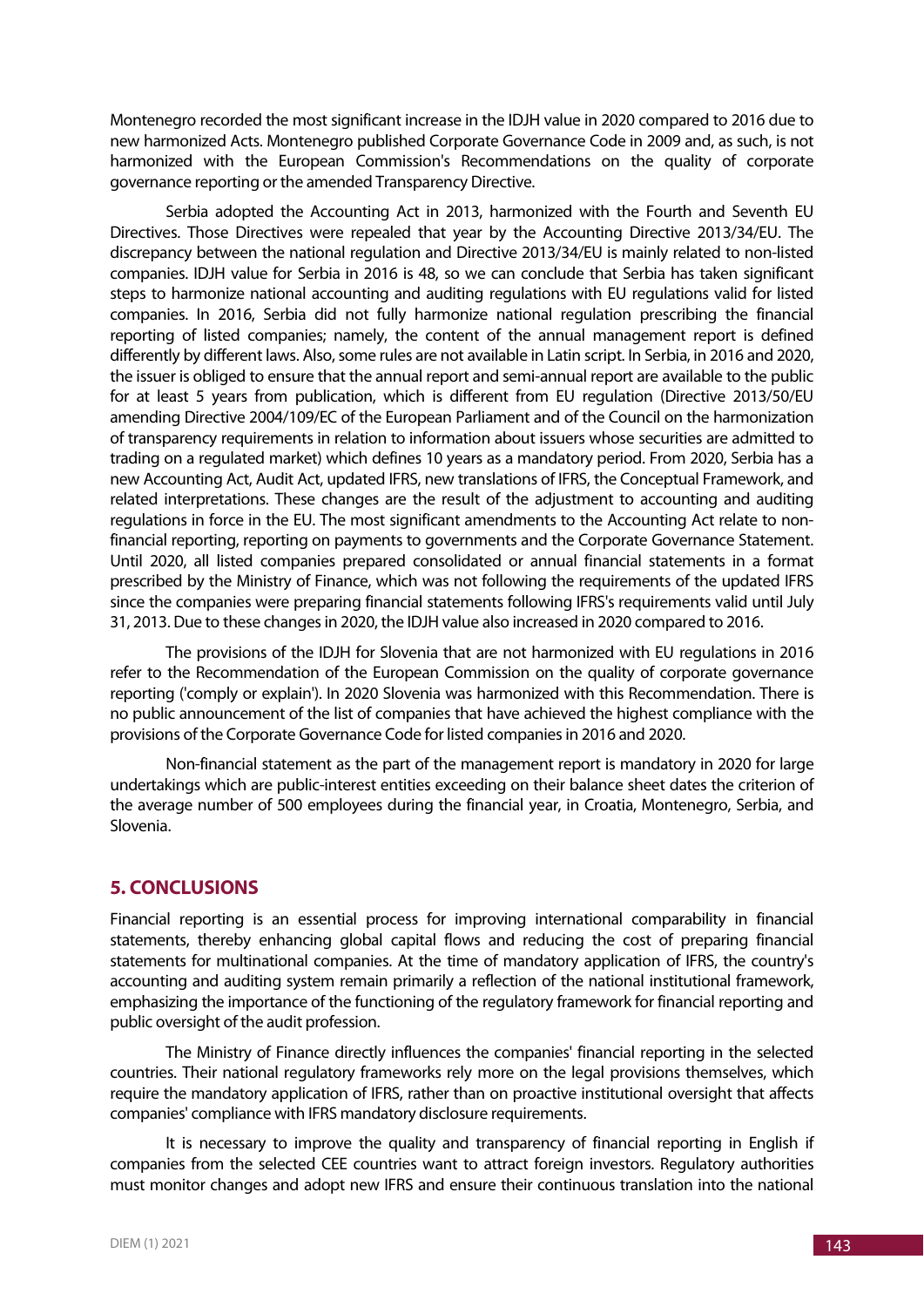language. Most companies from selected CEE countries will not supply sufficient information to investors without potential regulatory intervention, so sampled countries must harmonize their accounting, audit regulatory framework, and corporate governance system with EU directives, regulations, and recommendations. This topic is significant because sampled countries have different statuses in the accession process (member country, candidate country, and potential candidate country). As such, they are continuously integrating EU legislation into national law.

The empirical analysis of the current regulation has revealed that the EU member states (Croatia and Slovenia) and two candidate countries (Serbia and Montenegro) have more harmonized financial reporting regulation with the current EU requirements in comparison to potential candidate country from the sample (Bosnia & Herzegovina) in 2020. In 2016, Montenegro had the lowest value of the index, but from 1 January 2017, Montenegro has passed new laws due to the harmonization of existing accounting and auditing regulations with EU regulations. Here we should also point out that Slovenia is an EU member state since 2004. Croatia is an EU member state since 2013 and has the most developed capital market compared to the selected CEE countries. In the case of candidate countries, Serbia and Montenegro, harmonization of financial reporting has resulted from the negotiations with the EU and incorporating the EU regulation for listed companies into the national regulation.

There is no perfect and definitive financial reporting framework. Still, it is necessary to continuously improve the national financial reporting framework by harmonizing it with the international regulations of developed capital markets of EU member states and relevant EU requirements concerning accounting, financial reporting, auditing, and corporate governance. That is the way to reduce information asymmetry and increase investor confidence in companies' financial reporting.

## **REFERENCES**

Adhikari, A., Tondkar, R. H. (1992). Environmental factors influencing accounting disclosure requirements of global stock exchanges, Journal of International Management and Accounting, 4 (2), pp. 75-105. https://doi.org/10.1111/j.1467-646X.1992.tb00024.x

Alexander, D., Nobes, C. (2010). Financial Accounting: An International Introduction. Prentice Hall.

Al-Shammari, B., Brown, P., Tarca, A. (2008). An investigation of compliance with international accounting standards by listed companies in the Gulf Co-Operation Council member states, The International Journal of Accounting, 43 (4), pp. 425-447. https://doi.org/10.1016/j.intacc.2008.09.003

Boross, A.H., Clarkson, A.H., Fraser, M. (1995). Pressure and conflicts in moving towards harmonisation of accounting practice: The Hungarian experience, The European Accounting Review, 4 (4), pp. 713-737. https://doi.org/10.1080/09638189500000046

Brown, P., Tarca, A. (2005). A Commentary on Issues Relating to the Enforcement of International Financial Reporting Standards in the EU, European Accounting Review, 14 (1), pp. 181-212. https://doi.org/10.1080 /0963818042000338997

Brown, P., Tarca, A. (2007). Achieving High Quality, Comparable Financial Reporting: A Review of Independent Enforcement Bodies in Australia and the United Kingdom, Abacus, 43 (4), pp. 438-473. https://doi.org/10.1111/j.1467-6281.2007.00241.x

Brown, P., Preiato, J., Tarca, A. (2014). Measuring Country Differences in Enforcement of Accounting Standards: An Audit and Enforcement Proxy, Journal of Business, Finance and Accounting, 41 (1&2), pp. 1-52. https://doi.org/10.1111/jbfa.12066

Carvajal, A., Elliott, J. (2009). The Challenge of Enforcement in Securities Markets: Mission Impossible? https://ssrn.com/abstract=1457591 [accessed 25.04.2021]. https://doi.org/10.5089/9781451873153.001

Daniel, P., Suranova, Z., De Beelde, I. (2001). Accounting in Europe. The development of accounting in Slovakia, The European Accounting Review, 10 (2), pp. 343−359. https://doi.org/10.1080/09638180126639

Delvaille, P., Ebbers, G., Saccon, C. (2005). International Financial Reporting Convergence: Evidence from Three Continental European Countries, Accounting in Europe, 2 (1), pp. 137-164. https://doi.org/10.1080/ 09638180500379103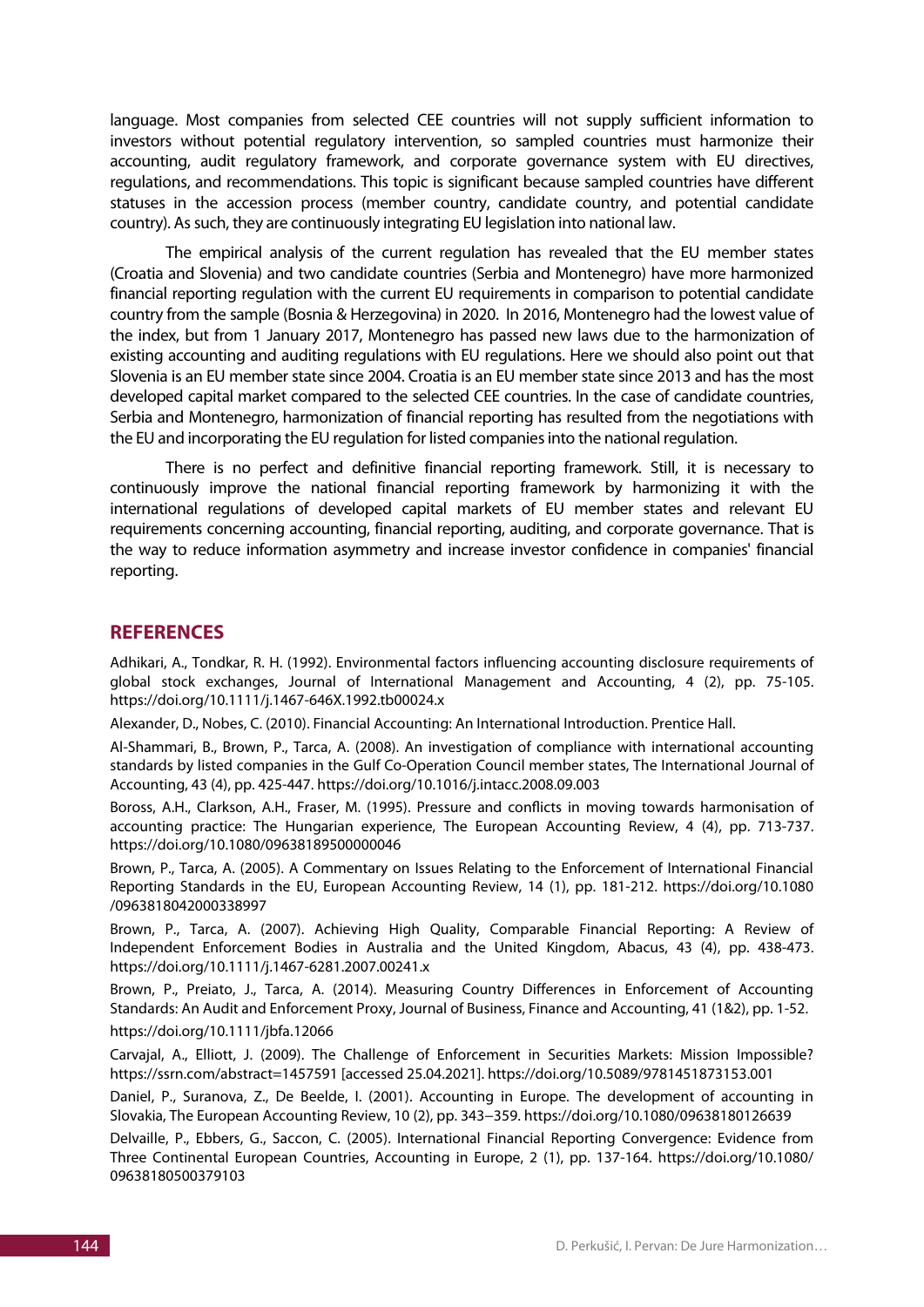Denčić-Mihajlov, K. (2009). Reforms of corporate governance and takeover regulation: evidence from Serbia, South-Eastern Europe Journal of Economics, Association of Economic Universities of South and Eastern Europe and the Black Sea Region, 7 (2), pp. 205-227.

Ding, Y., Hope, O.K., Jeanjean, T., Stolowy, H. (2007). Differences between Domestic Accounting Standards and IAS: Measurement, Determinants and Implications, Journal of Accounting and Public Policy, 26 (1), pp. 1- 38. https://doi.org/10.1016/j.jaccpubpol.2006.11.001

European Commission (2000). EU Financial Reporting Strategy: the way forward. Communication from the Commission to the Council and the European parliament, COM (2000) 359 final.

Fontes, A., Rodrigues, L.L., Craig, R. (2005). Measuring Convergence of National Accounting Standards with International Financial Reporting Standards, Accounting Forum, 29 (4), pp. 415-436. https://doi.org/10.1016 /j.accfor.2005.05.001

Garrido, P., Leon, A., Zorio, A. (2002). Measurement of Formal Harmonization Progress: The IASC Experience, The International Journal of Accounting, 37 (1), pp. 1-26. https://doi.org/10.1016/S0020-7063(02)00144-9

Garrod, N., Turk, I. (1995). The development of accounting regulation in Slovenia, The European Accounting Review, 4 (4), pp. 749-764. https://doi.org/10.1080/09638189500000048

Haller, A., Eierle, B. (2004). The Adaptation of German Accounting Rules to IFRS: A Legislative Balancing Act, Accounting in Europe, 1 (1), pp. 27-50. https://doi.org/10.1080/0963818042000262793

Janković, S., Ljutić, Ž.B., Klikovac, A. (2009). The challenges in complying with European Union's audit regulation in two non-EU countries. In 7th International Conference on Accounting and Finance in Transition, European & Asian Experience and Public Policy Considerations, London, pp. 113-125.

Jerman, M., Novak, A. (2014). IFRS application in Slovenia, Journal of Accounting and Management Information Systems, 13 (2), pp. 351-372.

Larson, R. K., Street, D. L. (2004). Convergence with IFRS in an expanding Europe: progress and obstacles identified by large accounting firms' survey, Journal of International Accounting, Auditing and Taxation, 13, pp. 89-119. https://doi.org/10.1016/j.intaccaudtax.2004.09.002

La Porta, R., Lopez-de-Silanes, F., Shleifer, A, Vishny, R. (1998). Law and Finance, The Journal of Political Economy, 106 (6), pp. 1113-1155. https://doi.org/10.1086/250042

Leuz, C. (2010). Different approaches to corporate reporting regulation: how jurisdictions differ and why, Accounting and Business Research, 40 (3), pp. 229-256. https://doi.org/10.1080/00014788.2010.9663398

Novak, A., Valentinčič, A. (2017). The role and current status of IFRS in the completion of national accounting rules - Evidence from Slovenia, Accounting in Europe, 14 (1&2), pp. 187-198. https://doi.org/10.1080/ 17449480.2017.1300675

Pervan, I., Horak, H., Vasilj, M. (2010). Financial reporting regulation for the listed companies: analysis for selected Eastern European transitional countries in the process of EU enlargement, Ekonomska misao i praksa, 2, pp. 277-309.

Preiato, J., Brown, P., Tarca, A. (2013a). Mandatory IFRS and properties of analysts' forecasts: How much does enforcement matter? https://citeseerx.ist.psu.edu/viewdoc/download?doi=10.1.1.211.9783&rep=rep1&type=pdf [accessed 15.04.2021].

Preiato, J., Brown, P., Tarca, A. (2013b). Mandatory Adoption of IFRS and Analysts' Forecasts: How Much Does Enforcement Matter? https://ssrn.com/abstract=1499625 [accessed 15.04.2021]. https://doi.org/10.21 39/ssrn.1499625

Rahman, A., Parera, H., Ganeshanandam, S. (1996). Measurement of formal harmonization in accounting: An exploration study, Accounting and Business Research, 26 (4), pp. 325-339. https://doi.org/ 10.1080/00014788.1996.9729522

Sever Mališ, S., Brozović, M. (2015). Ocjena razvijenosti sustava javnog nadzora revizije zemalja europskog ekonomskog područja, In Zbornik Ekonomskog fakulteta u Zagrebu, 13 (2), pp. 49-67.

Sucher, P., Jindrichovska, I. (2004). Implementing IFRS: A Case Study of the Czech Republic, Accounting in Europe, 1 (1), pp. 109-141. https://doi.org/10.1080/0963818042000262757

Šodan, S., Aljinović Barać, Ž. (2017). The role and current status of IFRS in the completion of national accounting rules- Evidence from Croatia, Accounting in Europe, 14 (1&2), pp. 40-48.

https://doi.org/10.1080/17449480.2017.1302595